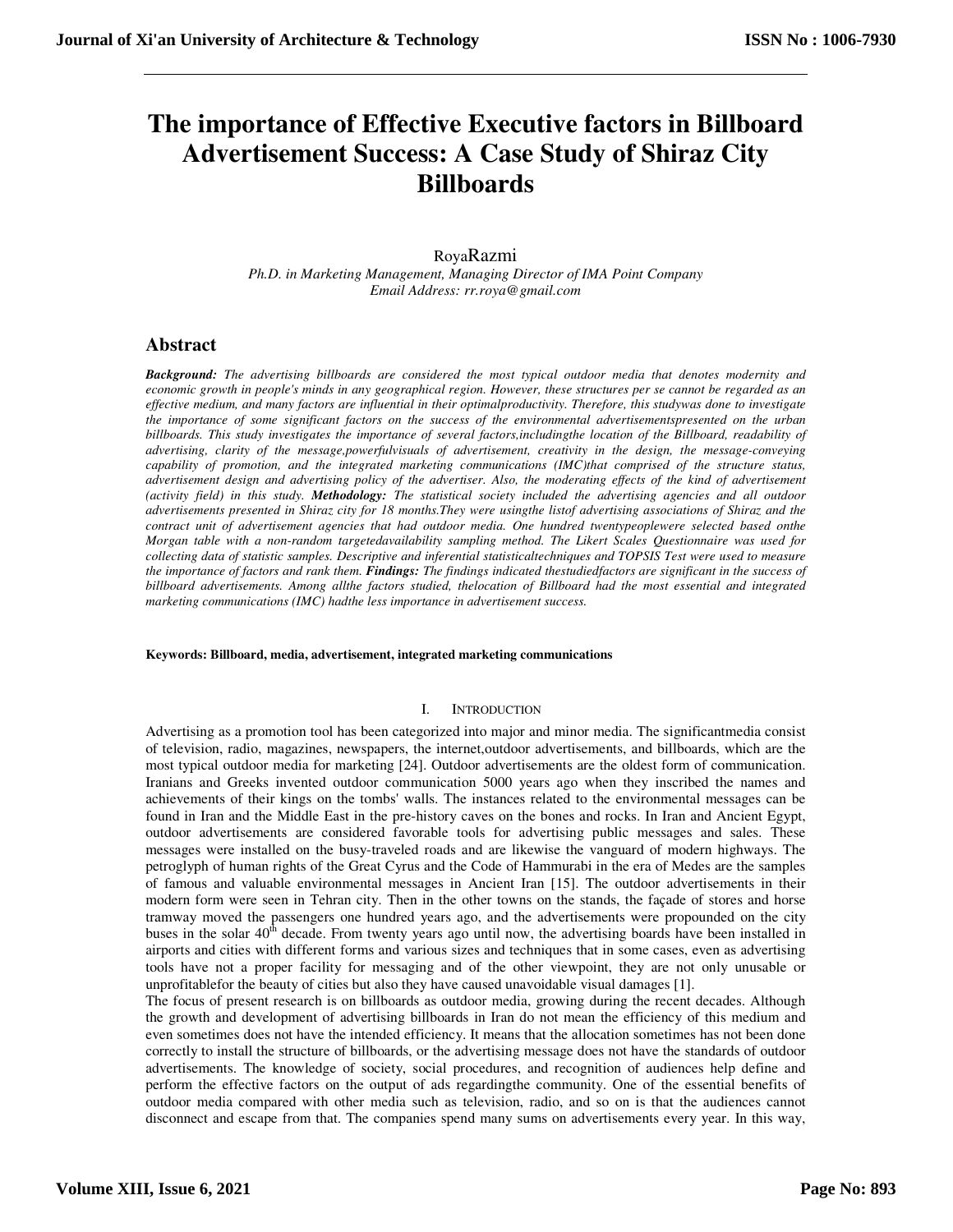they make efforts to affect their consumers' behavior, interests, and attitudes favorably to persuade them to buy the stuff and services. Meanwhile, the critical matter is that if their advertisements not included the practical elements for audiences and cannotconvince the consumers to buy more stuff or to change the potential consumers to the actual ones, their all efforts would be ineffectual and the significant sums which they expend will be forfeited [15].

At the beginning of thesolar 70<sup>th</sup> decade, the outdoor advertisements, especially the billboards, attracted most of theowners of promotion and advertising agencies in Shiraz city. After several years, the attitude of individuals toward the advertising career and advertising billboards as a new media persuaded the advertising agencies to enjoy these structures as an effective media in the efficiency of the program of advertising to their consumers. The advertisements on these steel structures attracted the citizens in a way that was considered a tool for displaying the modernity of a region. This kind of inference is not so aberrant because the billboards were shown on the margins of streets and highways, which were considered economically more robust or were of commercial regions. The order in the location and the dimensions of billboards were designed and performed with intelligence. Considering the compelling aspects of that, its efficiency was high and full of visual enjoyment. But with the entrance of non-expert individuals either in the advertisement industry or in the municipality as a determinative entity and attitude to achieve more and more income at all costs, the sector of advertisements billboardsinthe city was transformed and rebounded. The geographical location, heterogeneous dimensions, improper performance, enormous costs, and so on have created. Hence, chaos in the billboardsindustry that the marketing owners or the advertising consultants have to consider the other factors under their authority at the standard level so that they can retrieve the increasing decrease of efficiency of this media and, as a complementary media, reach the owner of theadvertisement to his/her purpose.

Regarding the research objecives, the following hypotheses and questions have been defined to be investigated:

**Hypothesis:** The factors name identification, the messaging capability of advertisement, design clarity, the visual ability of advertising, creativity in design, integrated marketing communication, readability of advertising, and Billboard's location are essential in the success of billboards.

Question 1: Are there a meaningful difference between executional factors in successful billboard advertisements?

Question 2: what is the relative importance of different factors in the success of advertisements on the billboards?

#### II. PRINCIPLES

#### *Theoretical Principles:*

 From most of theclear-sighted persons, the advertising billboards per se are not effective media. Some factors and items must be considered in performing advertisingto achieve the efficiency of this media. Even for each advertisement, the focus can be put on the elements more than the other ones. So, the sub- marketing managers have made efforts to improveoutdoor advertisements for several decades by applying and evaluating organizational and strategic factors. The simple definition which can be presented of the efficiency is the effect on the increase of consumers [19]. The influential factors in the efficiency of advertisements are categorized into three main categories: the aspects related to the advertising, environmental factors, and the factors related to the audiences. [17] The other several models have been presented for the efficiency of advertisements that have been named the hierarchical efficiency models. The model that has been applied more than the other ones is the AIDA model presented by Elmo Lewis about 1900 and is the most popular model consisting of four steps: awareness, interest, desire, and action. [9] The other one of the hierarchical efficiency models is the theory of Lavidgeand Steiner. In this model, advertising is a long-term process that actuates the consumers from the unawareness step to purchase the product or services and consists of three stages: cognition, emotional effect, and behavior. This step is predicated to the shopping by the consumer in the marketing. Although there is a disagreement between the theoreticians about the hierarchy of these steps (cognition, affect, and behavior), [19] The steps which should be considered in creating the motion in the audiences have been designed in different patterns. Awareness is the first step in all of these models, and actuating the audiences to purchase is the last step. [14] One of the most effective patterns was explained by Kitchener. He described two levels of reason: the intuitive level and the critical-evaluative level. In the intuitive level, the answers are formed automatically based on the knowledge and experiences, and at the level of critic and evaluation of the judgeships are based on the philosophical theories, standards, and doctrines that this two-factored model presents a helpful formula for two groups defined in the decision- making. In the study of executive factors related to the success in advertising output on the billboards, some hypothesize the correlation between successful advertising and the more creative and new performance, which increases the remembrance of theadvertising message. In some studies, continuous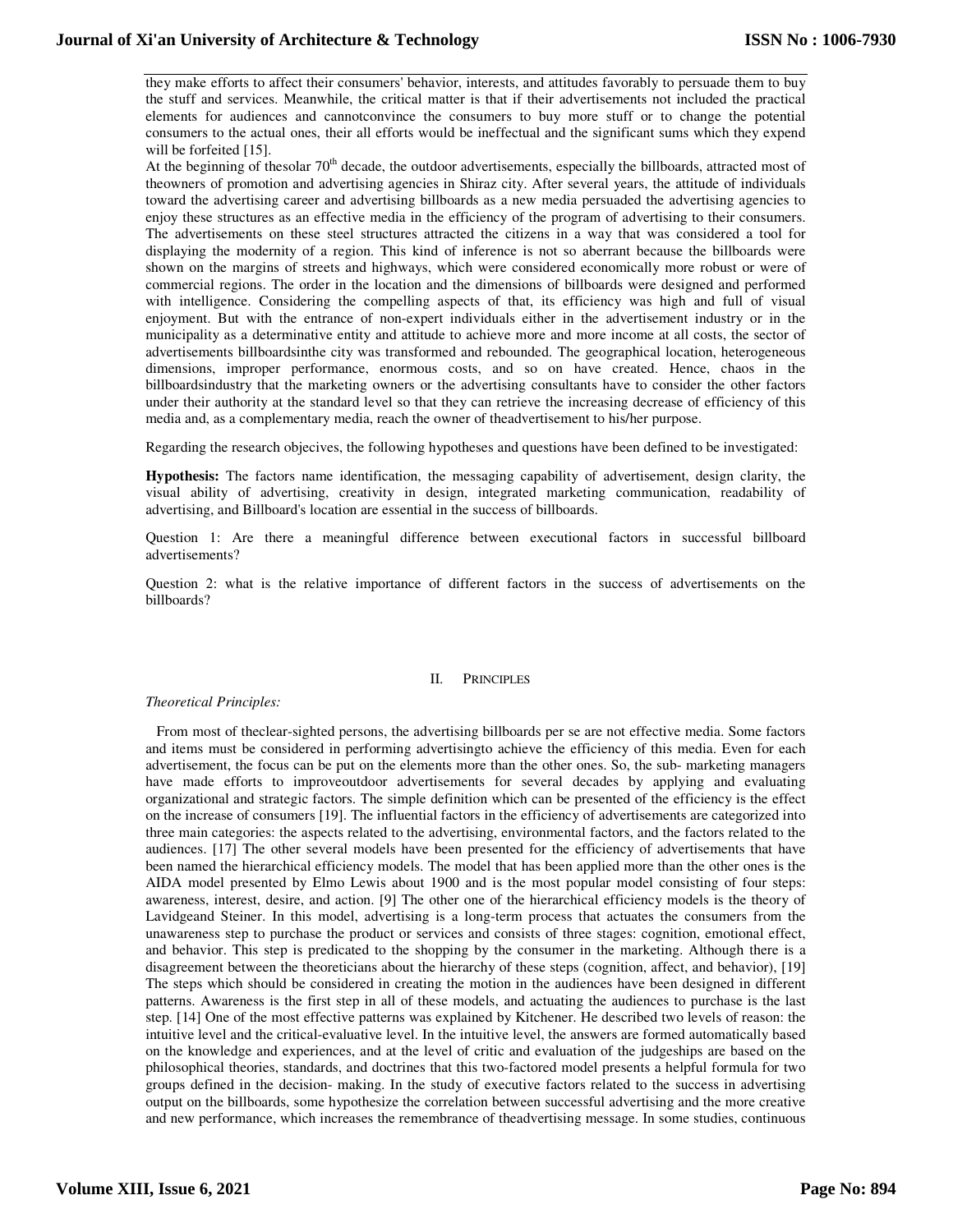advertising is acceptable as an innovative doctrine, and consequently, five criticaltenets have been named in the efficiency of billboards. These five doctrines are called shortness of advertisement, thesimplicity of design background, clarity in cognition of product or name, thesimplicity of message to communicate easily with the audiences, and creativity in intelligent phrases and pictures. [3] Some studies have emphasized that remembering the advertisements increases by applying fewer words or fantastic performance. [7] In the done studies in Denver university of United States of America, fifteen factors have been determined for the efficiency of advertisements or permanence of an ad in mind, such as creativity, the proportion of advertising program or media, distinguished typography, defining particular, unique, measurable purposes; and also that expresses a creativity theory related to the outdoor advertisements. This media must be applied in the proper time and place for the permanence and effectiveness of outdoor media. The efficiency tactics should be used by observing the application of creative strategies in this media and ensuring its effective results [4].

#### *Empirical principles:*

 Some studies showed that the mention and, in better words, remembrance of advertisements on the billboards have a positive relationship with different factors; such as differentiation of brand, emphasizing the efficiency of theproduct, pricing, using apicture, using satire and joke, applying color and good viewpoint. Also, the studies have shown that the remembrance of advertisements increases with fewer words or fantastic performance. [7] [18] Some studies consider some aspects of theefficiency of billboard advertisements to be the economical and proper covering of market with interest. [6] Some academic researchers introduced eight particular features of outdoor advertisements and billboards. These features are standing the billboard advertisements near the sale place, the possibility of repetition of passengers' encounter with the advertisement, high efficiency, 24 hours' attendance, geographical flexibility for regional advertisements, economic efficiency in the situation of lower cost of production and advertising in an encounter with every 1000 members (CPM), the visual effect of size of advertisement and creativity in the message, notification and identification of the brand. [12] Though the academic studies emphasized the effective doctrines in the success of billboards at their performance time, it is not so easy to make a billboard advertisement. The communication of themessage of advertising in a moment is such a vital matter. Research about the banks shows that they use billboards in the promotion of their services and also correct. Incorrect methods are applied like the other advertising media in the use of billboards. This kind of advertisement has its special techniques such as brevity of advertisement, presentation of merely one suggestion, using a clear graphic element as a cause of motion element in the addressee, using a style of readable and big letter, using an ambiguous, aesthetic message, jokes,etc., using contrast and high coordination in billboard design. [21] The authors in experimental research investigate and find orienting attention responses to highly emotional advertising elements influence ad and brand awareness in cluttered environments. [16] In the other research, the matters such as the efficiency of colors on the advertisements, effective strategy in affecting the consumer's choice, and correct use of colors have been expressed. The color can impulse interest and consequently increases the power of purchasing a product. The color helps the marketing increase the efficiency of advertisements for removing the ambiguities of trade names and even creating new income [19].Some research found that visual salience has some, but limited, influence on driver's attention to billboard advertising. Rather, a billboard's location contributed more to understanding the distribution of attention in complex environments like roadside advertising. [23] According to the research done in Castellon (Spain) and Warrington (UK), the outdoor design methods of marketing are accommodated to the accepted theories in England rather than Spain. For example, concerning text and picture, the theories have emphasized applying creativity in the environmental media, so the picture should be dominated by the text. In contrast, in Spain, the users use more texts in their advertisements. The instances collected by the researchers show that in most of thecases, the advertising designs are produced by the sponsors themselves. Despite the opinion of professional and educated individuals in the advertisements industry that knew the efficiency of designs in applying picture in them, this matter explains the high rate of designs with the priority of text. The later studies showed that the domestic marketing in Spain that uses the designing and advertising agencies for their advertisements is more successful than those who don't cooperate with the agencies. In these researches, the factors which affect the success of outdoor advertisements consist of appearance of advertisement (color, size, place, and so on), application of language, message style, media (kind of outdoor media, location, sponsor, kind of advertising champion, category of product or service, creative tactics and so on). [13] In the appearance of an advertisement, the relationship between the text and the picture is important. One picture costs one thousand words. So, the picture should enjoy good quality and can send the message clearly to the audience. The photos are the easiest pictures in messaging in the scale of perception, especially when they were perfected with the design and painting [5]. The typography is the necessity of attention to the application of text and applying two levels simultaneously, including the logical information resource decoded in theleft hemisphere and one visual designing element. [10] Bernstein emphasized the brevity of the message in 2004 and used the phrase" be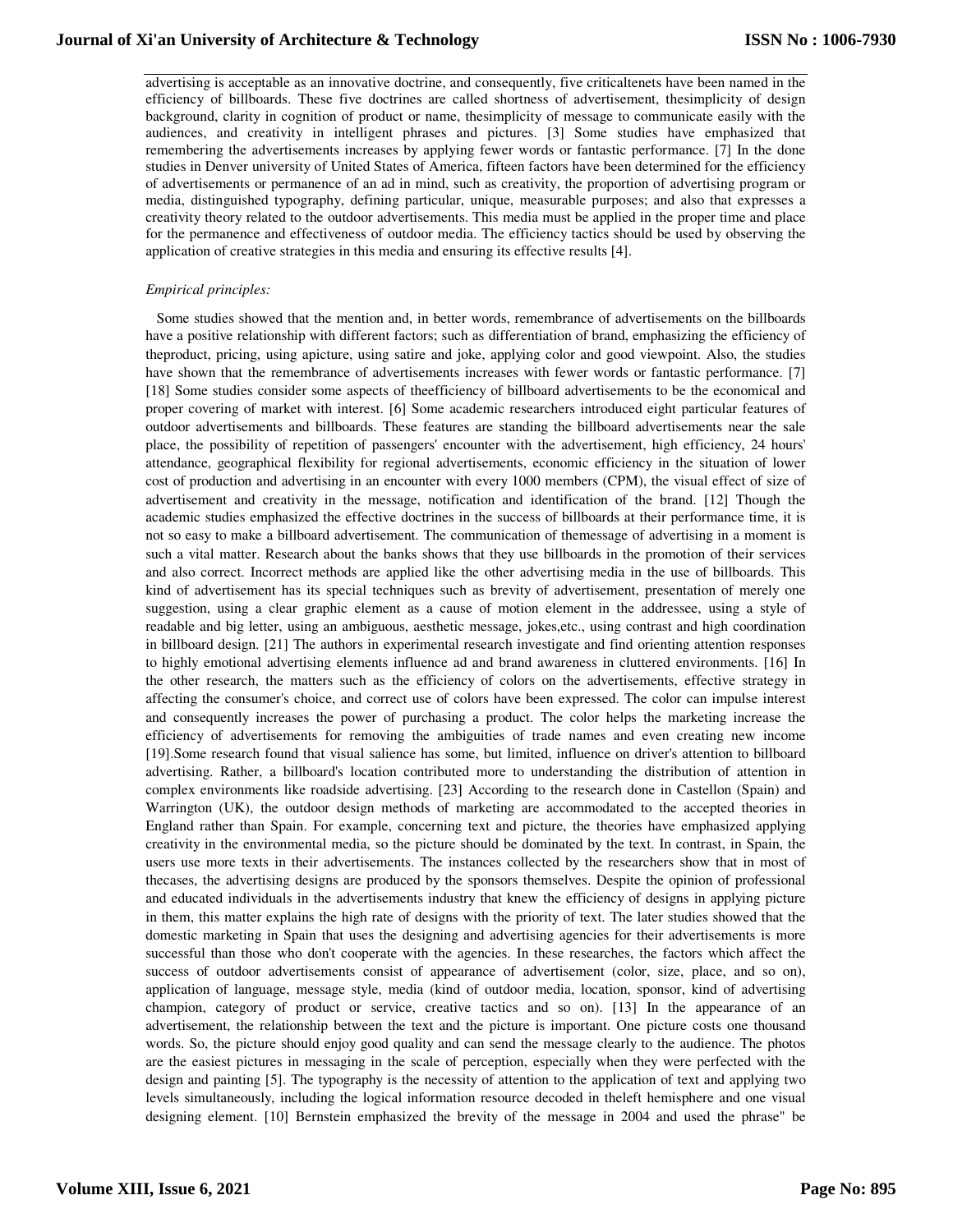simple like the traffic sign."The text should be read fast and easy and reflect the nature of themessage. It means that reading a message should be short, and the sense of accompaniment with the picture should be created in the audience. [4] [2].In two studies, the researchers examined the effects of exposing consumers to print Advertisements containing faces or pareidolia images for a short time. The results show that both advertisement types captured viewers' attention and more frequently were recognized than advertisements that did not feature faces or face-like objects [8] But in research which has been done for the identification and determination of effective factors in the reception of commercial companies of suburban advertising billboards of HormozganProvince, the most popular identified factors were related to the commercial companies, road, advertising companies, and billboards and of these factors, traffic count on roads, kind of road, companies' cognition of billboard media and its benefits, kind of marketing activities of advertising companies and users' financial power are of most importance. [20] Professor Taylor expressed four important reasons for using billboard advertisements: visibility, media efficiency,local presence, and tangibleresponse. That visibility and media efficiency factors are related to selective perception theory, and the other two are related to the relativegravity model [22].

## III. METHODOLOGY

According to the theoretical foundations of research, many factors affect the efficiency of outdoor advertisements- billboards. Of these factors, about the done examinations by the other researchers and theoretical foundations (Taylor & Frank), the importance of eight criticalelements have been studied that play an essential role in the success and efficiency of billboard advertisements. Also, the conceptual model, hypothesis, and research questions have been defined concerning it [22].



Figure 1: Conceptual Model

 This study is an applied and descriptive- survey research. The desk study and internet searching methods were applied for collecting secondary data of research. The Questionnaire- made was used as a material based on a model of previous studies (Professor Taylor and his team in the United States of America). Despite the adaptation of aquestionnaire of the model, for the reason of reformations and plenty modifications (content validity) that the specialists and academic professors, experiment and professional managers of the advertising industry for standardization and adaptation of that with the statistic population; the nominal validity were again carried out. After final modulating and adjusting a questionnaire to measure the reliability of the questionnaire, 30 supplementary forms were tested. For measuring the reliability of the questionnaire, the Cronbach's alpha coefficients for each of the factors (efficiency variables) and ultimately for the total questionnaire were determined 0/882 by using SPSS software. This result confirms the reliability of thequestionnaire. The framework of the statistic population consists of a list of outdoor advertisements on the billboards (in Shiraz city),which have been shown for 18 months, and advertising agencies, media managers, the art groups that are 140 users of advertising billboards. The sampling was determined 120 members according to the statistic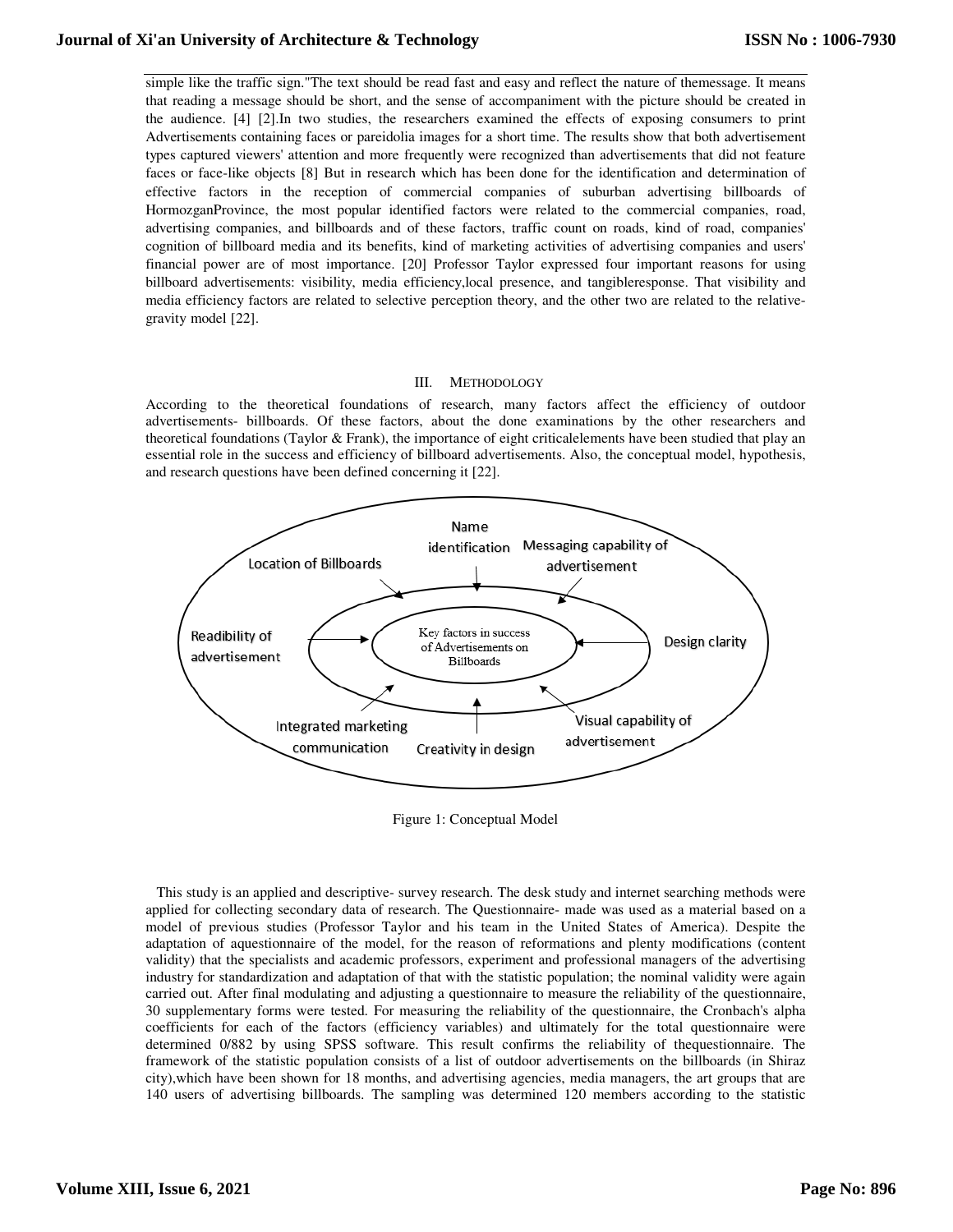population and Morgan Table, and the final questionnaire was sent to them by E-Mail, and 130 usable answers were gained. Some indexes have been defined for the executive factors of the success of billboards. Name identification (confirmation of trade name in the mind of audiences, title of brand of product or service, displaying the product or service distinguished)- location of Billboard (strategic location of Billboard, viewpoint of Billboard, locating Billboard in a central place)- readability of advertisement (font and size of words, coordination between picture and text, using powerful colors, using distinguished titles)- clarity and transparency (creating a compelling point, applying a simple background, using not more than 7 or 8 words) – Integrated Marketing Communication (supporting advertisement in other media, coordination of advertising in other media, designing advertisement for obtaining determined purposes)- visibility (powerful picture, applying artistic design, effective use of images)- creativity (creative prescribed combination with vision, intelligent motto, novel pictures or texts)- messaging capability of advertisement (displaying particularity of product or services, justifying consumers in use of product or services, description of competitive advantage of business). [22] In this research, the data were summarized and collected according to the descriptive statistic and then analyzed using SPSS software. Concerning the use of the Likert Scale in the study and the hypothesis of normality of statistic population which guides the analysis method toward the parametric statistic, the Kolmogorov-Smirnov test has been used for each of the variables. According to the trial results, the one-sample T-test and one-sided analysis of variance (ANOVA) and TOPSIS were used to rank and select choices regarding the modulating effect of advertisement. The mathematical method of MADM (Multi-Criteria decision-making techniques) was applied to ensure sufficient validity for the tests and statistical analyses and the purpose of access to more exact results. The multi-criteria decision-making methods are categorized into the two categories of reparative and non-reparative techniques. The hierarchical analysis process is one of the reparativemulticriteria decision-making techniques that carry out the ranking and choosing of the choices. According to the number of questions, materials of collecting data (questionnaire), TOPSIS was used for testing and analyzing that make near the test results to the ideal answer during six main steps. [7]

## IV. FINDINGS

According to the results obtained from the Kolmogorov-Smirnov test and the normality of a test shown in Table, the statistic indexes have been presented in Table 2 for studying the elements of essential factors in the success of anenvironmental advertisement.

| factor                                                      | Significance level | Amount<br>error | of Confirmation of<br>hypothesis | conclusion |
|-------------------------------------------------------------|--------------------|-----------------|----------------------------------|------------|
| Critical factors in the success<br>of advertising billboard | 1.331              | 0.058           | Confirmed                        | normal     |

Table 1: Result of test of normality of variables

 Each of the elements in the present research has an interval scale and is accommodated with Likert fivechoices scale. The choices are categorized in five scale of (5) - most important, (4) - partly important, (3) important, (2) - less important and (1) - not- important. Concerning this matter, the average of scores described above is 3/00; this number was regarded as the expected Mean for the population and has been done at the Alpha level of 0/05.

Table 2: statistic indexes of study of elements of essential factors in the success of The advertising billboard

|               |                       | Mean    | Standard        | Estimating<br>interval                | Mean<br>of<br>of                        |
|---------------|-----------------------|---------|-----------------|---------------------------------------|-----------------------------------------|
|               |                       |         | deviation       | identification factor                 | with<br>%95<br>of                       |
|               | Name identification   |         |                 | significance level                    |                                         |
|               |                       |         |                 | of<br>level<br>Low<br>significance    | High<br>level<br>of<br>significance     |
|               |                       | 0.68653 | 3.6763          | 3.8098                                | 3.5428                                  |
| $\mathcal{L}$ |                       | Mean    | <b>Standard</b> |                                       | Estimating interval of Mean of location |
|               | Location of Billboard |         | deviation       | factor with %95 of significance level |                                         |
|               |                       |         |                 | of<br>level<br>Low<br>significance    | High<br>of<br>level<br>significance     |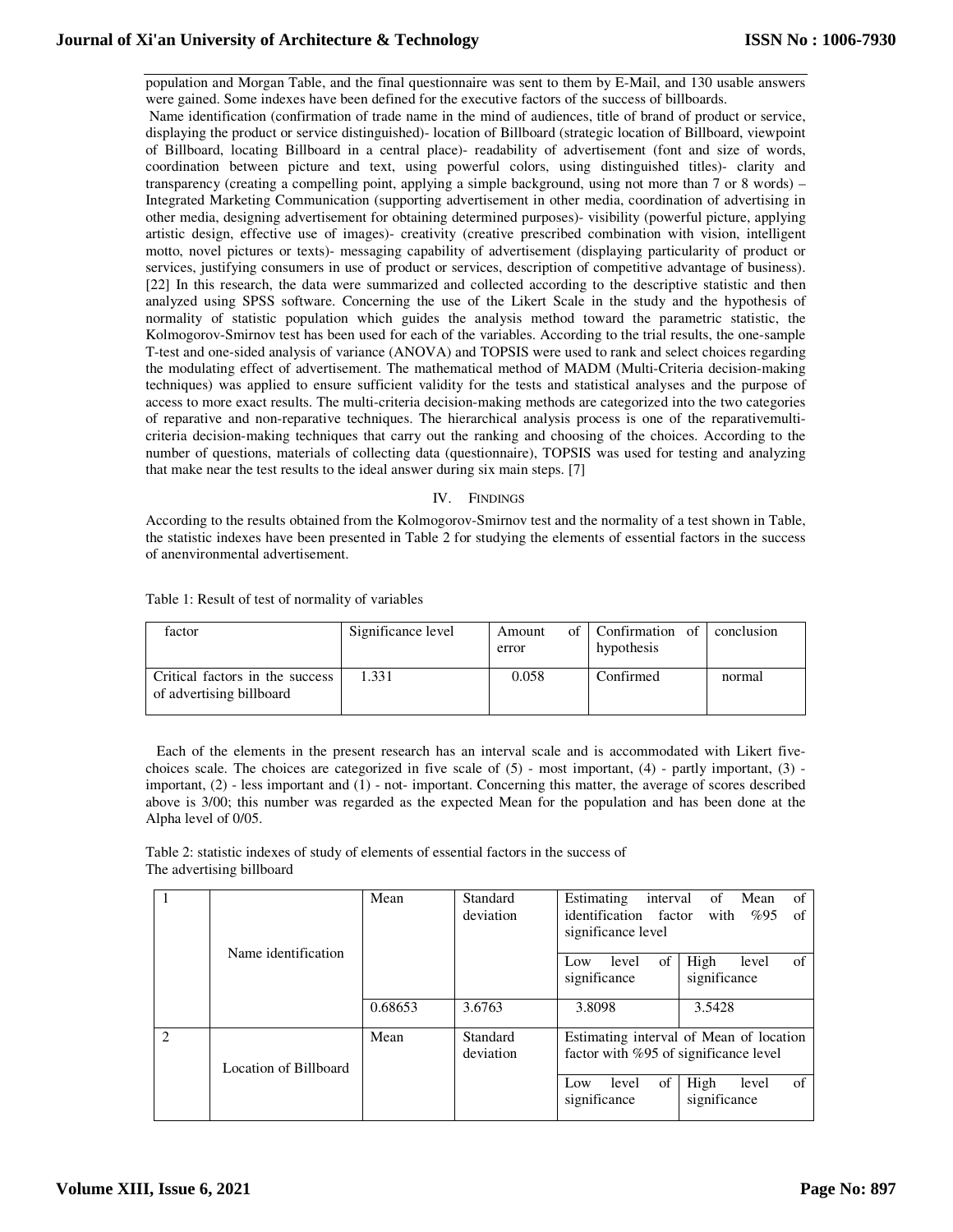$\overline{a}$ 

|   |                                                 | 0.46409  | 4.4808                | 4.5417                                                                | 4.3905                                                                        |
|---|-------------------------------------------------|----------|-----------------------|-----------------------------------------------------------------------|-------------------------------------------------------------------------------|
| 3 |                                                 | Mean     | Standard<br>deviation | Estimating<br>interval<br>readability<br>factor<br>significance level | of<br>Mean<br>of<br>with<br>%95<br>of                                         |
|   | Readability of<br>advertisement                 |          |                       | Low<br>level<br>of<br>significance                                    | High<br>level<br>of<br>significance                                           |
|   |                                                 | 0.82015  | 4.2179                | 4.3374                                                                | 4.0585                                                                        |
| 4 | Clarity of design                               | Mean     | Standard<br>deviation | significance level                                                    | Estimating interval of Mean of clarity<br>and transparency factor with %95 of |
|   |                                                 |          |                       | level<br>Low<br>οf<br>significance                                    | High<br>level<br>of<br>significance                                           |
|   |                                                 | 0.72120  | 3.9359                | 4.0762                                                                | 3.7956                                                                        |
| 5 | <b>Integrated Marketing</b>                     | mean     | Standard<br>deviation | communication factor<br>significance level                            | Estimating interval of Mean of unified<br>with $%95$ of                       |
|   | Communications                                  |          |                       | Low<br>level<br>of<br>significance                                    | High<br>level<br>of<br>significance                                           |
|   |                                                 | 0.71041  | 3.3686                | 3.5067                                                                | 3.2304                                                                        |
| 6 |                                                 | mean     | Standard<br>deviation | attractiveness factor<br>significance level                           | Estimating interval of Mean of visual<br>with $%95$<br>of                     |
|   | Powerful Visual Image                           |          |                       | level<br>of<br>Low<br>significance                                    | High<br>of<br>level<br>significance                                           |
|   |                                                 | 0.822285 | 3.6859                | 3.8459                                                                | 3.5259                                                                        |
| 7 |                                                 | mean     | Standard<br>deviation | communication factor<br>significance level                            | Estimating interval of Mean of unified<br>with %95 of                         |
|   | Creativity in<br>design                         |          |                       | Low<br>level<br>of<br>significance                                    | of<br>High<br>level<br>significance                                           |
|   |                                                 | 0.77461  | 3.3622                | 3.5128                                                                | 3.2115                                                                        |
| 8 | The messaging<br>capability of<br>advertisement | mean     | Standard<br>deviation | Estimating<br>interval<br>messaging<br>factor<br>significance level   | of<br>Mean<br>of<br>with<br>%95<br>of                                         |
|   |                                                 |          |                       | level<br>of<br>Low<br>significance                                    | High<br>level<br>of<br>significance                                           |
|   |                                                 | 0.68888  | 2.0737                | 2.2077                                                                | 1.9397                                                                        |

Concerning the Table above, it can be said that with %95 significance, the Mean of critical factors in the success of outdoor advertisements is higher than the average level.

# *One-wayANOVA test*

 This test is the generalized form of a T-test and compares more than two or several populations. All types of advertisements (sportive and tourism services, educational services, generative companies, advertising agencies, and other businesses) were considered in the present research and are regarded as factors. The dependent variable in this study is the eight elements of essential factors in the success of advertising billboard that its results are as following: Null hypothesis and Alternative hypothesis which are considered as: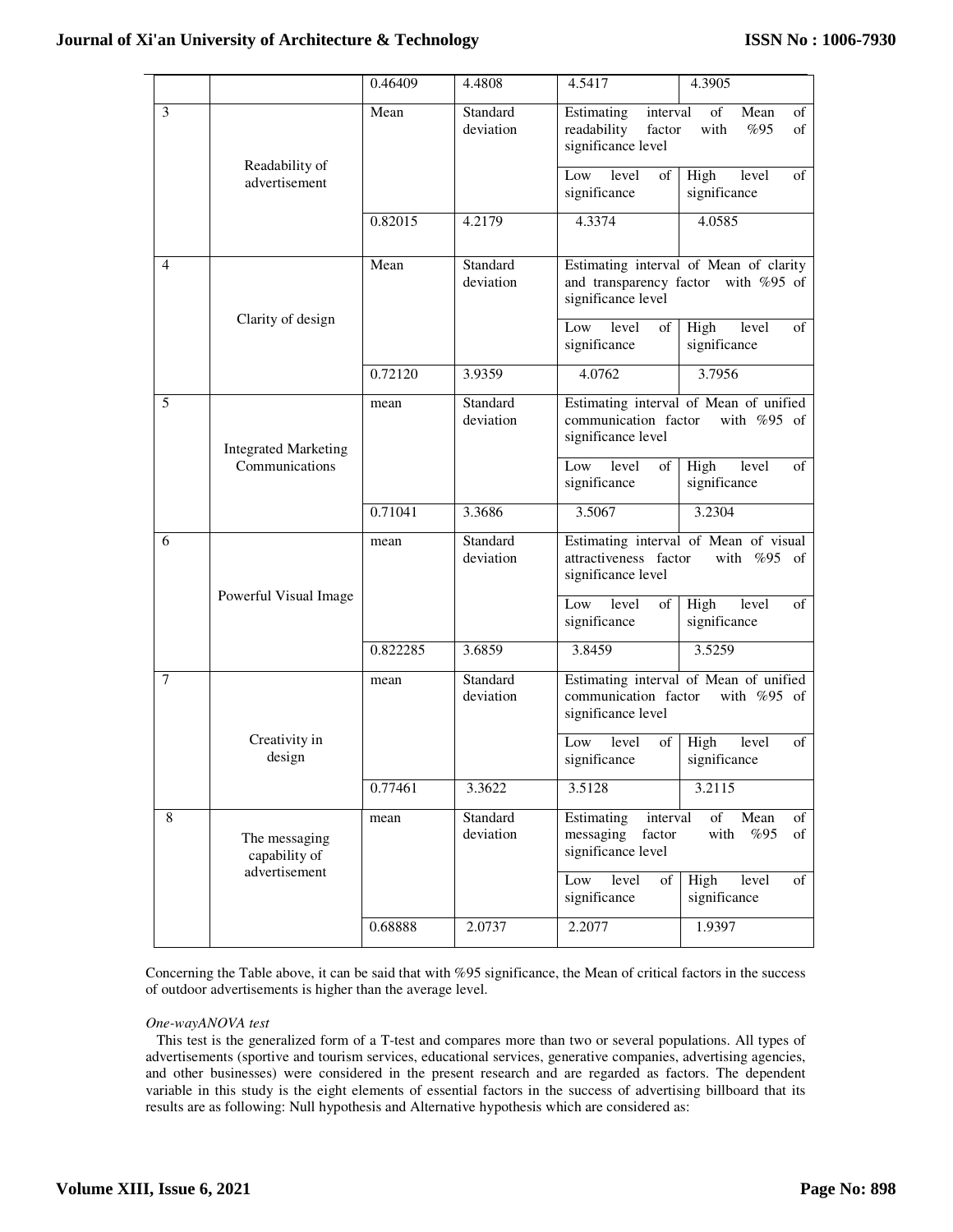Null hypothesis (H0): There is no significant difference between the kind of advertisement (five kinds of business) and the elements of essential factors in the success of one advertising billboard.

Alternative hypothesis (H1): There is a significant difference between the kind of advertisement (five kinds of business) and the elements of essential factors in the success of one advertising billboard.

|  | Table 3: One-wayANOVA of essential factors in the success of advertising billboards with kinds of |  |  |  |  |  |  |
|--|---------------------------------------------------------------------------------------------------|--|--|--|--|--|--|
|  | advertisements. (Five types of business)                                                          |  |  |  |  |  |  |

|                | Factor name                        |            | Sum<br>of<br>squares | Degree of<br>freedom | Amount<br>$of$ $F$ | Level of significance |
|----------------|------------------------------------|------------|----------------------|----------------------|--------------------|-----------------------|
| $\mathbf{1}$   | Name identification                | intergroup | 11.624               | $\overline{4}$       | 7.792              | 0.000                 |
|                |                                    | intragroup | 36.922               | 99                   |                    |                       |
| $\overline{2}$ | Location<br>of<br>Billboard        | intergroup | 48.546               | $\overline{4}$       | 2.792              | 0.000                 |
|                |                                    | intragroup | 6.427                | 99                   |                    |                       |
| 3              | Readability<br>of<br>advertisement | intergroup | 56.389               | $\overline{4}$       | 4.274              | 0.003                 |
|                |                                    | intragroup | 62.816               | 99                   |                    |                       |
| $\overline{4}$ | Clarity<br>and<br>transparency     | intergroup | 4.441                | $\overline{4}$       | 6.196              | 0.080                 |
|                |                                    | intragroup | 17.742               | 99                   |                    |                       |
| 5              | Integrated<br>marketing            | intergroup | 220184               | $\overline{4}$       | 4.274              | 0.013                 |
|                | communications                     | Intragroup | 10.203               | 99                   |                    |                       |
|                |                                    |            |                      |                      |                    |                       |
|                |                                    |            |                      |                      |                    |                       |
| 6              | Powerful Visual                    | intergroup | 59.079               | $\overline{4}$       | 1.467              | 0.218                 |
|                | Image                              | intragroup | 69.282               | 99                   |                    |                       |
| $\overline{7}$ | creativity                         | intergroup | 4.283                | $\overline{4}$       | 2.151              | 0.218                 |
|                |                                    | intragroup | 49.290               | 99                   |                    |                       |
| 8              | Messaging<br>of<br>capability      | intergroup | 53.570               | $\overline{4}$       | 3.350              | 0.004                 |
|                | advertisement                      | intragroup | 6.197                | 99                   |                    |                       |

 According to the amount of calculated F and acquired level of significance, it can be said that there is a significant difference in all eight important elements in success of an advertising billboard, it means that the Mean of elements is not same among kinds of advertisements (tourism services, generative companies, educational services, advertising agencies and so on) and there is a significant different between each of elements and kinds of business. So, with %95 significance, it can be said that the Null hypothesis is rejected and the research hypothesis is confirmed.

When the hypothesis of equality of means was in the out of variance analysis was rejected, it means that the Mean of just one group may be different with the others or the Means may be different in all groups that the Scheffe Test or post-hoc test was used for the purpose of further study of data and the difference of Means of advertisements kinds was evaluated separately in each of eight factors.

The TOPSIS and ShanonEntropy methods were applied for the purpose of weighting each of eight elements or namely ranking the effective factors in the success of billboards so that the relative importance of each element can be identified. The amount of importance of each factor has been shown in Table 4 with regard to the opinions of thesample population. According to the obtained results, these factors, of less important one to the most important one, are as following: Integrated Marketing Communication, powerfulvisualimage, name identification, clarity of advertisement, readability of advertisement and location of theBillboard.

Table 4: Ranking effective factors in success of an advertising billboard with regard to TOPSIS method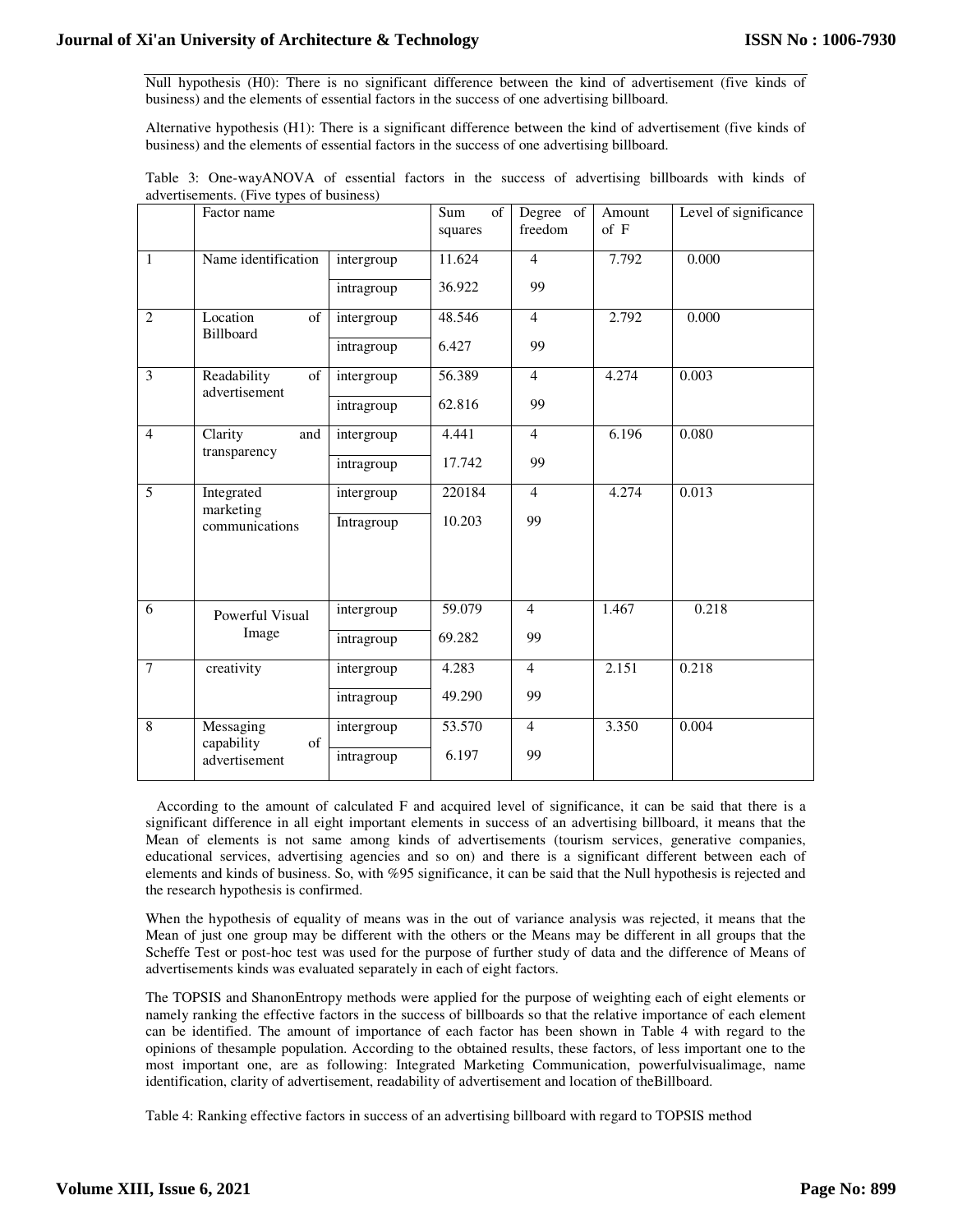L.

| <b>Effective factors</b>              | Level of importance |
|---------------------------------------|---------------------|
| Location                              | 0.818696396         |
| Readability                           | 0.74129596          |
| Clarity of design                     | 0.610993082         |
| Name identification                   | 0.60731651          |
| creativity                            | 0.586957597         |
| Powerful Visual Image                 | 0.362559025         |
| Messaging capability of advertisement | 0.359499093         |
| Integrated marketing communications   | 0.358312581         |

 The kind of advertisement (business) as a variable has a moderating effect on the priorities of eight factors. Therefore, the aforesaid rankings were elicited with regard to the kind of activity and presented in tables 5 to 9.

Table 5: Ranking effective factors in success of an advertising billboard with regard to TOPSIS test (tourism services)

| <b>Effective factors</b>            | Level of importance |
|-------------------------------------|---------------------|
| Location                            | 0.818696396         |
| Readability                         | 0.74129596          |
| Clarity of design                   | 0.610993082         |
| Name identification                 | 0.60731651          |
| Creativity                          | 0.586957597         |
| Powerful Visual Image               | 0.362559025         |
| Messaging capability                | 0.359499093         |
| Integrated marketing communications | 0.358312581         |

Table 6: Ranking effective factors in success of an advertising billboard with regard to TOPSIS test (productive companies)

| <b>Effective factors</b>            | Level of importance |
|-------------------------------------|---------------------|
| Location                            | 0.968914532         |
| Readability                         | 0.782851436         |
| Creativity                          | 0.650803593         |
| Name identification                 | 0.600876498         |
| Integrated marketing communications | 0.560162448         |
| Messaging capability                | 0.547449495         |
| Clarity of advertisement            | 0.385629106         |
| Powerful Visual Image               | 0.178055863         |

Table 7: Ranking effective factors in success of an advertising billboard with regard to TOPSIS test (educational services)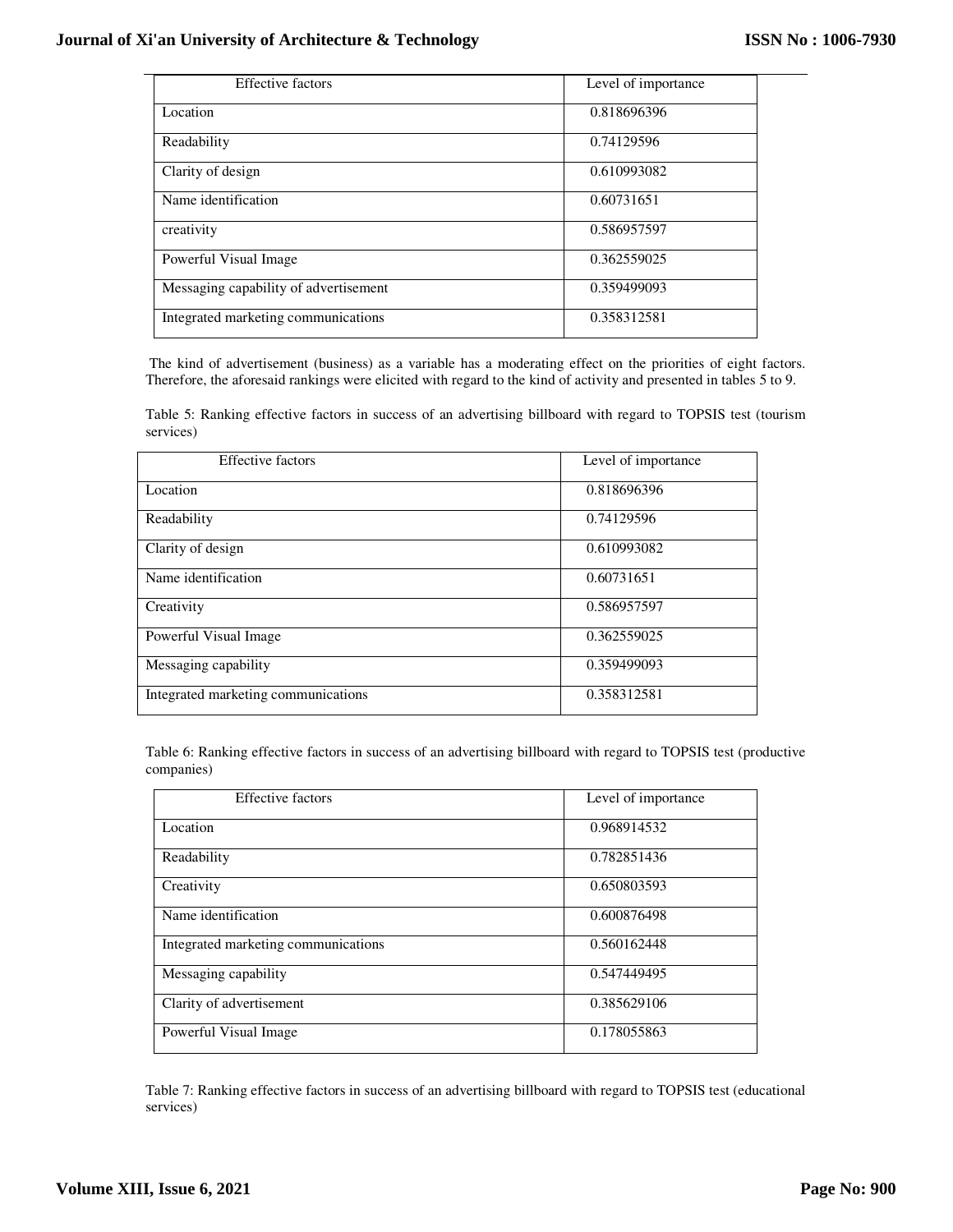| <b>Effective factors</b>            | Level of importance |
|-------------------------------------|---------------------|
| Location                            | 0.978635509         |
| Name identification                 | 0.843721515         |
| Readability                         | 0.700322158         |
| Messaging capability                | 0.630391984         |
| Clarity of design                   | 0.42850856          |
| Creativity                          | 0.141586221         |
| Powerful Visual Image               | 0.076453098         |
| Integrated marketing communications | 0.039547207         |

Table 8: Ranking effective factors in success of an advertising billboard with regard to TOPSIS test (advertising agency)

| <b>Effective factors</b>            | Level of importance |
|-------------------------------------|---------------------|
| Location                            | 0.978635509         |
| Name identification                 | 0.843721515         |
| Readability                         | 0.700322158         |
| Messaging capability                | 0.630391984         |
| Clarity of design                   | 0.42850856          |
| Creativity                          | 0.141586221         |
| Powerful Visual Image               | 0.076453098         |
| Integrated marketing communications | 0.039547207         |

Table 9: Ranking effective factors in success of an advertising billboard with regard to TOPSIS test (other activities)

| <b>Effective factors</b>            | Level of importance |
|-------------------------------------|---------------------|
| Clarity of advertisement            | 0.826392296         |
| Readability                         | 0.809017048         |
| Creativity                          | 0.7408044           |
| Location                            | 0.69030039          |
| Name identification                 | 0.428348069         |
| Powerful Visual Image               | 0.362196119         |
| Messaging capability                | 0.261609564         |
| Integrated marketing communications | 0.168951762         |

-Prioritization of eight effective factors in success of an advertisement on Billboard

Table 10: Prioritization of critical factors in success of an advertisement (on the Billboard)with regard to kind of advertisement (activity kind)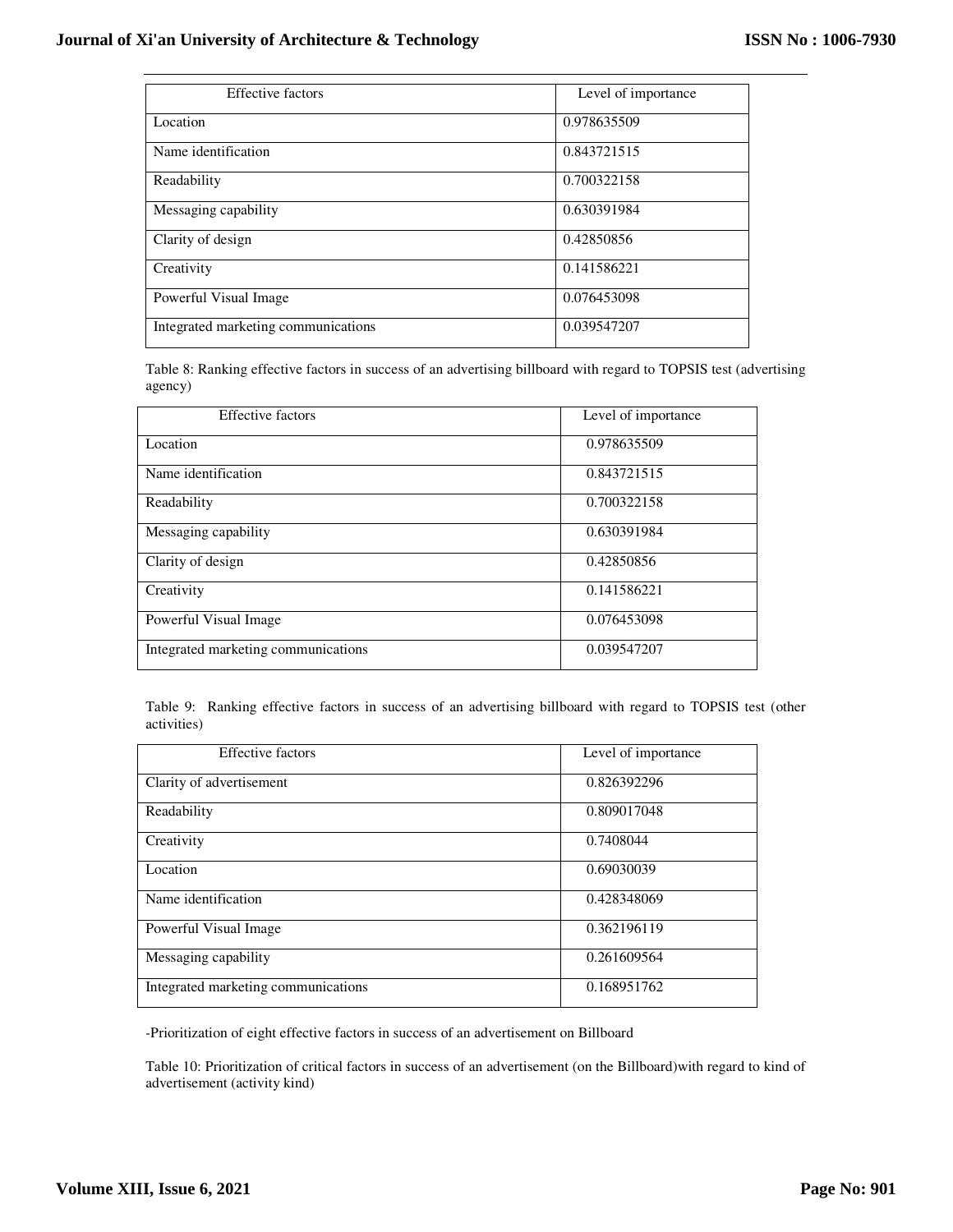|                 | Tourism services                       | Productive<br>companies                       | Educational<br>services                   | Advertising<br>agency                     | Other activities                       |
|-----------------|----------------------------------------|-----------------------------------------------|-------------------------------------------|-------------------------------------------|----------------------------------------|
| first rank      | location                               | location                                      | location                                  | location                                  | Clarity                                |
| Second rank     | readability                            | readability                                   | Name<br>identification                    | Name<br>identification                    | readability                            |
| Third rank      | Clarity                                | creativity                                    | readability                               | readability                               | creativity                             |
| Fourth rank     | Name identification                    | Name<br>identification                        | Messaging<br>capability                   | Messaging<br>capability                   | location                               |
| Fifth rank      | creativity                             | Integrated<br>marketing<br>communicati<br>ons | Clarity                                   | Clarity                                   | Name identification                    |
| Sixth rank      | Powerful Visual<br>Image               | Messaging<br>capability                       | creativity                                | creativity                                | Powerful Visual<br>Image               |
| Seventh<br>rank | Messaging capability                   | Clarity                                       | Powerful Visual<br>Image                  | Powerful Visual<br>Image                  | Messaging capability                   |
| Eighth rank     | Integrated marketing<br>communications | Powerful<br>Visual Image                      | Integrated<br>marketing<br>communications | Integrated<br>marketing<br>communications | Integrated marketing<br>communications |

## V. DISCUSSION AND CONCLUSION:

 The determined factors as effective factors and then in the success of advertisements on the billboards are at first location, and then readability.Clarityis after those that this matter briefly indicates the importance of quick and short communication with the audiences in a proper place.

 In fact, the purpose of advertisements in special outdoor advertisements which are shown on the side of streets and highways is the visibility. So, the advertisements which attract the attention of audiencesduring their move would be more successful. Therefore, the elements which improve the ability of advertisement to communicate with the intended group in shortest time are of most importance. The Integrated marketing communication or in fact the coordination of presented message with the other advertisements on the billboards and parallel advertisements are of less importance in present research. It is possible for this media to not have a supplementary role in the other media for the reason of further tendency toward the use of proper typography or use of this media for building abrand. Also, it is possible that the role of clarity of advertisement be due to theimportance of the same element or the factor of attractiveness. The proper typography helps the clarity of advertisement. This matter is accompanied with the results acquired of other studies such as a study related to the banks in European and American countries and the other study done in England and Spain. Although the use of artistic and creative pictures results in the effectiveness and further success of advertisement on the billboards, but the written advertisement is more and popular than the pictorial advertisements in Shiraz city and also a city in Spain. There has been done no academic and scientific study about this matter in Shiraz, but the researchers in Castellon city have related the reason of this matter to the economy of businesses which is not inclined to contract with the advertising agencies and designing centers for the environmental designs. Also, the other considerable difference is that in Iran, despite thehigh longevity of billboard advertisings, the creativity factor has gained an average score; whereas the importance of applying the creativity in billboards enjoys the second rank in England and Spain. As the results reveal the use of billboards as a tool for integrated marketing communication (asa low-importancefactor) in Shiraz city despite a research in the United States of America. Integrated marketing communication being of less importance from the viewpoint of managers and enterprises of Shiraz may be due to lack of perception of thenecessity of applying for the advertising and marketing formularized programs. Despite developing the marketing belief to the cooperation with the designing and advertising agencies, the marketing is likewise advertising traditionally. So, the coordination between the applied advertising media or the use of unit designs didn't have properly found their station among the managers. Possibly, the remembrance of last moment of registration of one trade name or product is the expectation of businesses of their billboards. The billboards are not restricted to simple introduction and identification of a trade name. in a research in Hong Kong, the creation of knowledge and messaging by the use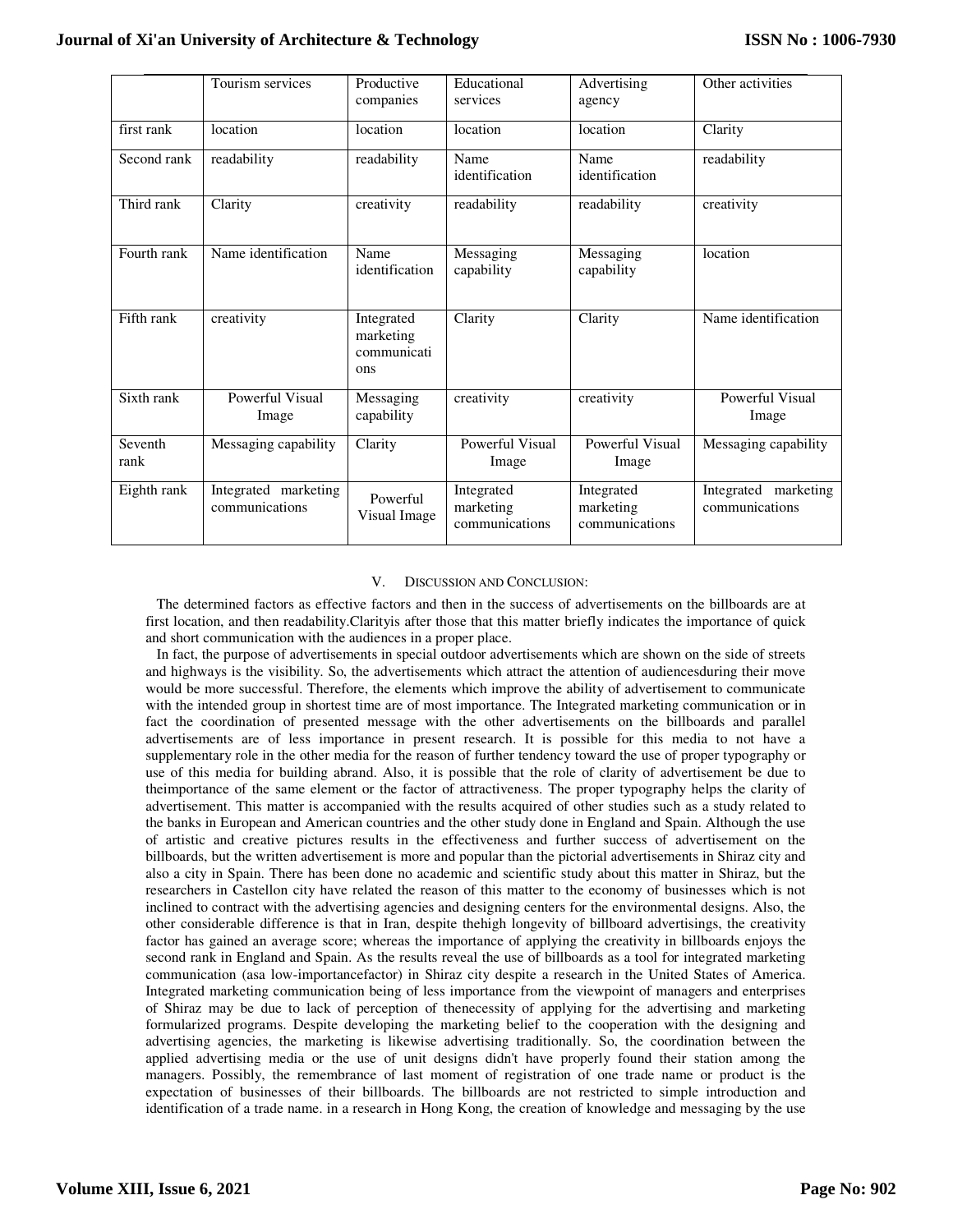of outdoor advertisements has been confirmed at ahigh level and in the other research related to the effect of this media on the consumers, the messaging has been defined as aparticular and native feature of billboards.

#### *Recommendations:*

 In present research, this matter is not clear that other than eight executive and critical factors which have been defined for the success of billboards, whether there were other factors such as environmental factors and how much these factors do affect the efficiency of this media; because a research about billboards in Tehran has known the environmental factors effective in the efficiency of this media. The research results reveal that the ranking of different factors differs from the viewpoint of individuals with different kinds of activities. With regard to the score gained by the element of location of Billboard from the viewpoint of users in Shiraz, this is suggested that the owners of outdoor media pay attention sufficiently to the items such as point of view of boards and location of Billboard in a strategic and traveled place at the time of designing and performing billboards. This matter not only is resulted in further satisfaction of adherent businesses of Billboard but also is eventuated in the facility in thesale of boards and increase of income of media owners. Furthermore, the beautiful- making organization of municipality of Shiraz which is the proctor of advertising boards in thecity, should have enough precision in locating and public sale of boards. The proper location of billboards prevents forfeiting the users' costs, helps the owners of media to have aneasy sale and consequently would be effective in generating the income municipality of Shiraz and the economic growth of theregion, too.

#### *Limitations:*

One of the limitations in this research was the lack of access to the statistical samples of the community and also delay in completion and return of questionnaires. Using other data collection tools along with the questionnaire can also lead to more validation of the results of the research.

## **References:**

[1] Allaway, W.R , and David Berkowitz D. (2006), "Modeling Market Adoption of Retail Innovation over Time and Space," Department of Management and Marketing, University of Alabama, working paper.

[2] Bernstein, D.(2004). Advertising outdoor.Watch this space, London: Phaidon

[3] Blasko, Vincent J. (1985), "A Content Analysis of the Creative Characteristics of Outdoor Advertising: National Vs. Regional Differences," in Proceedings of the Conference of the American Academy of Advertising, Nancy Stephens, ed., Tempe,AZ, pp. 17–21.

[4] Breva French E. BaladoAlbiol C. (2013) Message with Impact: Creativity in Traditional Outdoor Advertising platforms in Castellon (Spain) and Warrington(UK), online Journal of communication and media technologies, volume:3-Issne:2

[5] Breva,E.(2008) LapublicidadExterior.Una Mirada de 360˚c,Madrid:Ciencias sociales.

[6] Buzzle (2014), Billboard Advertising Effectiveness privacy policy. © 2000 -2013-2014 Buzzle ®

[7] Donthu, Naveen, and Mukesh Bhargava (1993). "Factors Influencing Recall of Outdoor Advertising," Journal of Advertising Research, 33 (3), pp. 64–72.

[8] Guido G., Pichierri M., Pino G., Nataraajan R. (2019) "Effects of Face Images and Face Pareidolia on Consumers' Responses to Print Advertising" Journal of Advertising Reasearch, Vol. 59, No. 2,p.p 219-231

[9] http://www.out door advertisingdc.com (2014), Measuring Billboard Advertising Effectiveness.capitol outdoor Advertising DC.

[10] Jackson, I. (2008), Gestalt-A Learning theory for Graphic Design Education. JADE.NSEAD/Blackwell publishing Ltd.

[11] Kamran, A; (2003), Typology of Urban Advertisement in Iran (With Emphasize on Billboards of Tehran City), Quarterly of Iranian Association of Cultural Studies and Communications, 80-112 p.p.

[12] Kelley, Larry D., and Jugenheimero (2004), Advertising Media Planning: A Brand Management Approach, Armonk, NY: M.E. Sharpe.

[13] Mehregan, M; (2012), Data Envelopment Analysis, Quantitative Model in Evaluation of Function of Organizations, Tehran: KetabeDaneshgahi Publication.